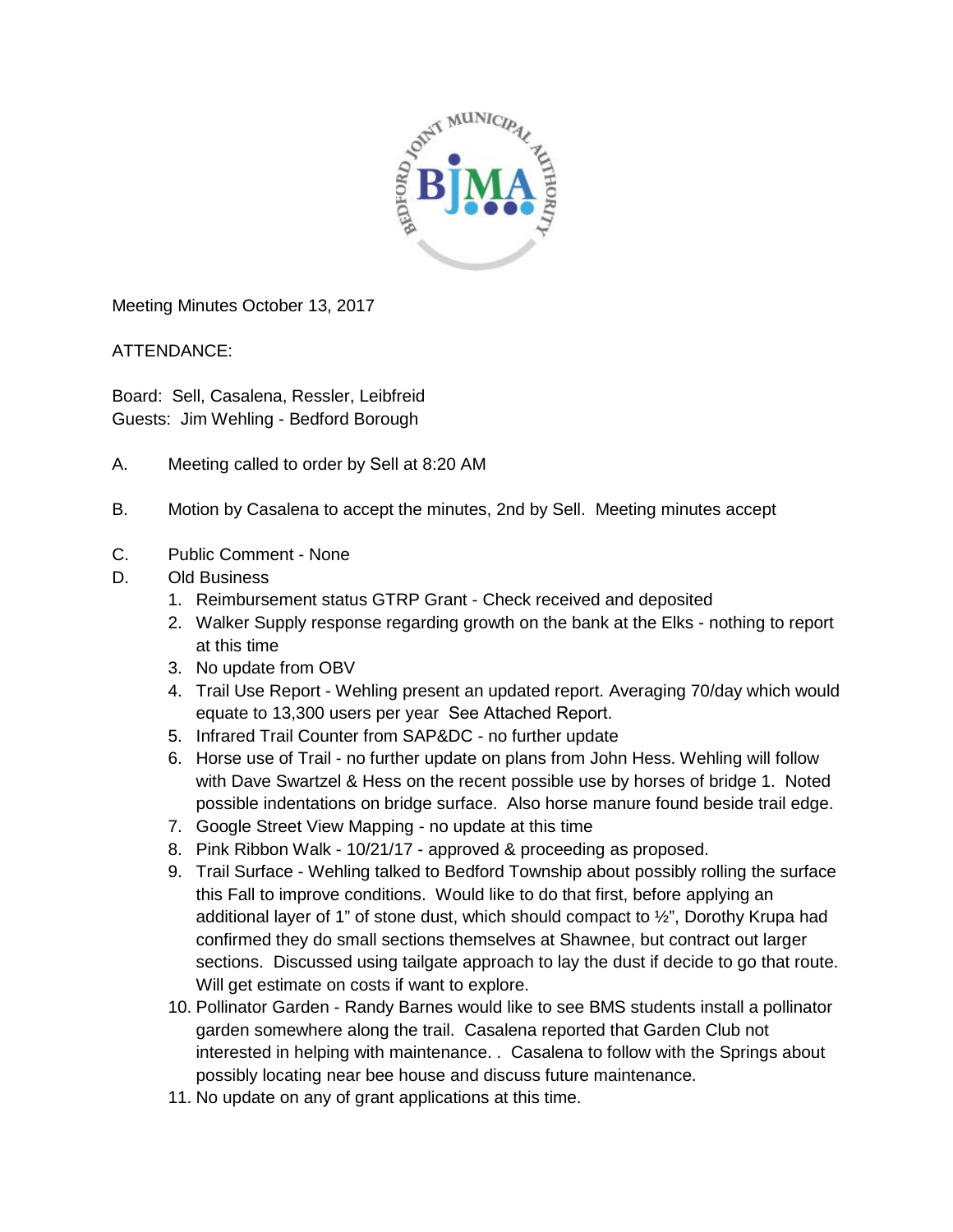## E. New Business

- 1. America WALKS Community Change Grant up to \$1500 available. Grant deadline is due 11/10/17. Discussed possibly a funding source for Bedford Sunrise Rotary to use for Santa Run or possibly for the Springs to use for the Turkey Trot.
- 2. PennDOT Multi Model Grant Program (with up to \$3 Mil available) has not been advertised yet. It was expected to be open and available for application in November 2017. Wehling will contact PennDOT to see if can find out timeline &/or status.

## F. Reports of Officers

- 1. Chairman
- 2. Vice Chairman
- 3. Secretary *Sell motion to re-appoint Ressler to another 5 year term. 2nd by Casalena.* Ressler will notify Bedford Township. Master plan update completed in May 2017 is already available on our website to anyone who wants to review.
- 4. Treasurer Sell presented the Treasurer's Report on behalf of Koontz. See attached. *Motion by Ressler to pay the 3 bills, 2nd by Casalena* Noted \$15.00 was collected in the donation box
- 5. Secretary Treasurer
- G. Motions and Resolutions

Motion by Ressler to adjourn meeting at 9:00 AM

Next meeting will be November 10th, 2017 @ 8:15 AM at the Penn Square Center Conference Room, 127 S. Juliana Street, Bedford, PA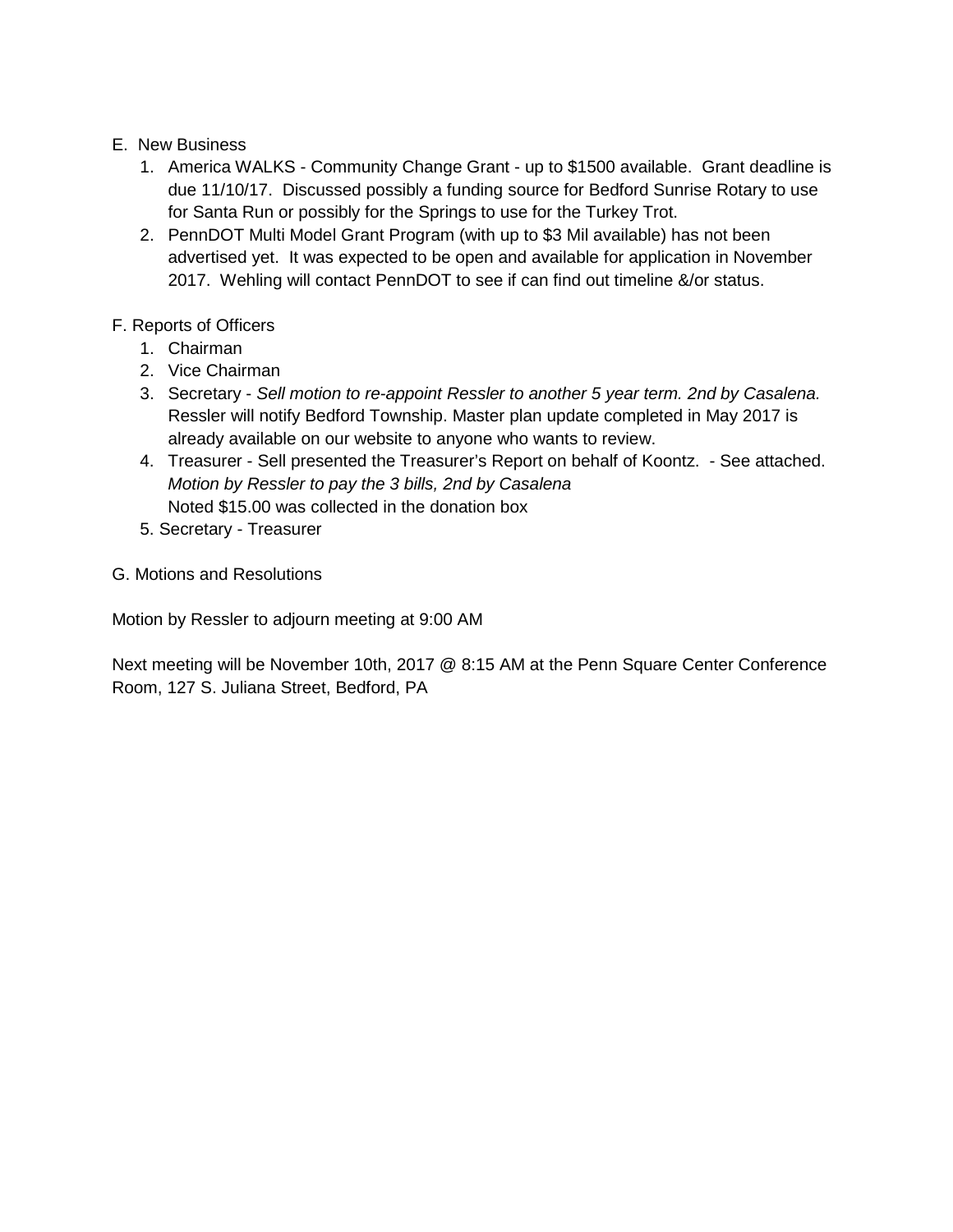| 33 38 2 2 3 3 3 4 5 5 5 6 7 8 2 5 4<br><b>5 5 គី 5 8</b><br>47,25<br>39.95<br>11.75<br>9.25<br>6.75<br><b>So \$ \$ \$</b><br>9.75<br>9.75<br>11.5<br>$\mathbf{u}$<br>$\mathbf{r}$<br>NH <sub>0</sub> pM<br>NH <sub>0</sub> to PM<br>NN <sub>to PM</sub><br>AM to PM<br>NA to PM<br>NH <sub>o</sub> bM<br>AM <sub>to PM</sub><br>NH <sub>o</sub> to PM<br>NH <sub>o</sub> t MA<br>NH <sub>0</sub> PM<br>AM <sub>to PM</sub><br>AM to PM<br>Subtotal<br>Subtotal<br>Subtotal | 46<br>36<br>Hours<br>12.45                                                                                         | (Excls dogs)                                                                                                                                                                                                            |                                     | No. of Users No. Walking<br>ង<br>ក្នុំ ក្នុង ក្នុង ក្នុង ក្នុង ក្នុង ក្នុង ក្នុង ក្នុង ក្នុង ក្នុង<br>ក្នុង ក្នុង ក្នុង ក្នុង ក្នុង ក្នុង ក្នុង ក្នុង ក្នុង ក្នុង ក្នុង ក្នុង ក្នុង ក្នុង ក្នុង ក្នុង ក្នុង ក្នុង ក្<br>ន<br>សូម ។<br><b>ន</b><br><b>56 21</b> | No of Dogs No. Biking No. Running<br>$16$<br>$8.25$<br>1.58<br><b>50000</b><br>S | 15<br>음 @ @ 급<br>ဖ ထ တ<br>$N$ $\infty$ $N$ | <b>ក 9 ដ 9</b><br>2<br>n 9 0 0<br>$\sigma$ $\sigma$ $\sim$<br>$\infty$ | Weather From S<br>8Os<br>low 80s<br>70s, rain<br>50s nice<br>low 90s<br>Mid 80s<br>70s, nice<br>žg<br>80s, cloudy<br>Low 80s<br>70s, rain<br>mid 90s<br>Cloudy, 60s | $\ddot{a}$<br><b># 23</b><br>38<br>က္တ<br>5252<br><b>SSHS</b> | From N<br>3388<br>8858<br>34.5<br>유 유 |
|----------------------------------------------------------------------------------------------------------------------------------------------------------------------------------------------------------------------------------------------------------------------------------------------------------------------------------------------------------------------------------------------------------------------------------------------------------------------------|--------------------------------------------------------------------------------------------------------------------|-------------------------------------------------------------------------------------------------------------------------------------------------------------------------------------------------------------------------|-------------------------------------|----------------------------------------------------------------------------------------------------------------------------------------------------------------------------------------------------------------------------------------------------------------|----------------------------------------------------------------------------------|--------------------------------------------|------------------------------------------------------------------------|---------------------------------------------------------------------------------------------------------------------------------------------------------------------|---------------------------------------------------------------|---------------------------------------|
| <u>អ្នក ទី</u>                                                                                                                                                                                                                                                                                                                                                                                                                                                             | AM <sub>to PM</sub><br>AM <sub>to PM</sub><br>ξ                                                                    |                                                                                                                                                                                                                         |                                     |                                                                                                                                                                                                                                                                | $\frac{10.02}{7}$                                                                |                                            | S                                                                      | ဌ<br>50s, Sun<br>50s<br>80s                                                                                                                                         | 88997                                                         | <b>3833488</b>                        |
| ទី<br>ទី<br>Sun<br>5un                                                                                                                                                                                                                                                                                                                                                                                                                                                     | AM <sub>to PM</sub><br>AM <sub>to PM</sub><br>AM <sub>to PM</sub><br>Subtotal<br>Mg                                | $\begin{array}{c} 0 & 0 & 0 \\ 0 & 0 & 0 \\ 0 & 0 & 0 \\ \end{array} \begin{array}{c} 0 & 0 & 0 \\ 0 & 0 & 0 \\ 0 & 0 & 0 \\ \end{array} \begin{array}{c} \frac{1}{2} & 0 & 0 \\ 0 & 0 & 0 \\ 0 & 0 & 0 \\ \end{array}$ |                                     |                                                                                                                                                                                                                                                                | 9,65<br>45                                                                       | <b>4150m7m</b>                             | <b>ដ ๓ ដ</b><br>m <sub>2</sub>                                         | 70s, humid<br>6Os<br>Ź.<br>80s, humid                                                                                                                               | ಸಿ ಇ                                                          |                                       |
| Thurs<br>Thurs<br>Thurs<br>Thurs<br>Thurs<br>Thurs                                                                                                                                                                                                                                                                                                                                                                                                                         | AM <sub>to PM</sub><br>AM to PM<br>NH <sub>o</sub> t MA<br>NN to PM<br>AM to PM<br>AM <sub>to PM</sub><br>Subtotal | $19235$<br>$2235$                                                                                                                                                                                                       | # # # # # # #                       |                                                                                                                                                                                                                                                                | $2 \times m + m$<br>$\mathbf{H}$                                                 | $\alpha$ om $\alpha$ no                    | $25 - 2$<br>$\frac{8}{16}$<br>2                                        | 70s<br>ន្លិ<br>70s humid<br>Nice, 70s<br>70s nice                                                                                                                   | 232333                                                        | 25338                                 |
| Tues<br>Tues<br>Tues<br>Tues<br>Tues                                                                                                                                                                                                                                                                                                                                                                                                                                       | NN <sub>to PM</sub><br>AM to PM<br><b>AM</b> to PM<br>AM to PM<br>Subtotal<br>Μ                                    | 12.5<br>149.3<br>47<br>H                                                                                                                                                                                                | ន ឌុ ដូ                             |                                                                                                                                                                                                                                                                | $\frac{6}{10}$ a                                                                 | 日<br>$\sim$<br>$-1$ 00                     | Ξ<br>$\overline{16}$<br>;<br>თო                                        | 70s, sun<br>80s<br>80s Cloudy<br>50s<br>60s, short                                                                                                                  | <b>HR \$ 8 8</b>                                              | <b>១ 5 3 5 6 5</b>                    |
| Wed<br>Wed<br>Wed<br>Wed<br>Wed                                                                                                                                                                                                                                                                                                                                                                                                                                            | AM to PM<br>AM to PM<br>AM to PM<br>AM <sub>to PM</sub><br>Subtotal<br>ΣÃ                                          | $12^{49.3}$<br>9, 5, 5                                                                                                                                                                                                  | <b>64</b><br>339<br>8 2 2 3 4 5 5 5 | Ave./Hr<br>エース<br>マッキー<br>インストリー                                                                                                                                                                                                                               | 6.88<br>$\frac{1}{1}$ a a a $\frac{16}{10}$ a a $\frac{1}{10}$                   | <b>5 ឆ ច អូ ក</b>                          | <b>1178115</b>                                                         | 70s, sun<br>high 80s hot<br>ទី ទី<br>mid 90s                                                                                                                        | <b>ខេត្ត អូ</b>                                               | <b>23385</b>                          |

 $\label{eq:2} \frac{1}{\sqrt{2}}\sum_{i=1}^n\frac{1}{\sqrt{2\pi i}}\sum_{i=1}^n\frac{1}{\sqrt{2\pi i}}\sum_{i=1}^n\frac{1}{\sqrt{2\pi i}}\sum_{i=1}^n\frac{1}{\sqrt{2\pi i}}\sum_{i=1}^n\frac{1}{\sqrt{2\pi i}}\sum_{i=1}^n\frac{1}{\sqrt{2\pi i}}\sum_{i=1}^n\frac{1}{\sqrt{2\pi i}}\sum_{i=1}^n\frac{1}{\sqrt{2\pi i}}\sum_{i=1}^n\frac{1}{\sqrt{2\pi i}}\sum_{i=$ 

 $\label{eq:2.1} \frac{1}{\sqrt{2}}\int_{\mathbb{R}^3} \frac{d\mu}{\sqrt{2}}\,d\mu\int_{\mathbb{R}^3} \frac{d\mu}{\sqrt{2}}\,d\mu\int_{\mathbb{R}^3} \frac{d\mu}{\sqrt{2}}\,d\mu\int_{\mathbb{R}^3} \frac{d\mu}{\sqrt{2}}\,d\mu\int_{\mathbb{R}^3} \frac{d\mu}{\sqrt{2}}\,d\mu\int_{\mathbb{R}^3} \frac{d\mu}{\sqrt{2}}\,d\mu\int_{\mathbb{R}^3} \frac{d\mu}{\sqrt{2}}\,d$ 

 $\frac{1}{2}$ 

 $\label{eq:2.1} \frac{1}{\sqrt{2}}\int_{\mathbb{R}^3}\frac{1}{\sqrt{2}}\left(\frac{1}{\sqrt{2}}\right)^2\left(\frac{1}{\sqrt{2}}\right)^2\left(\frac{1}{\sqrt{2}}\right)^2\left(\frac{1}{\sqrt{2}}\right)^2\left(\frac{1}{\sqrt{2}}\right)^2.$ 

 $\mathcal{H}^{\text{max}}$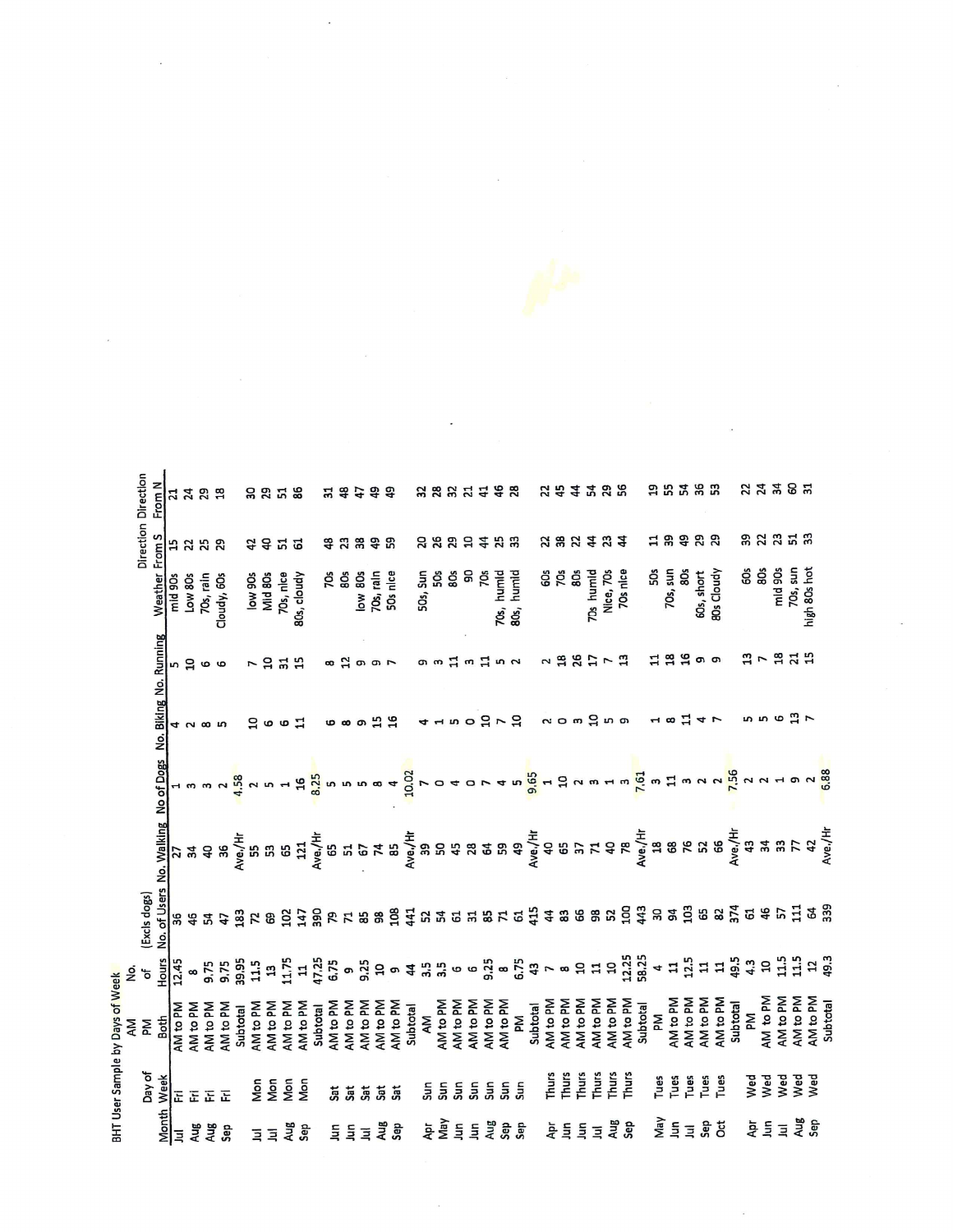|                |                | BHT Users Sample by Month |                           |                  |                                                            |                                                           |                  |                         |                 |                |                               |
|----------------|----------------|---------------------------|---------------------------|------------------|------------------------------------------------------------|-----------------------------------------------------------|------------------|-------------------------|-----------------|----------------|-------------------------------|
|                |                | ĄΜ                        | ρġ.                       |                  |                                                            |                                                           |                  |                         |                 |                |                               |
|                | Day of         | Μ                         | đ                         | (Excls dogs)     |                                                            |                                                           |                  |                         | Weather From S  |                | Direction Direction<br>From N |
| Month          | Week           | Both                      | Hours                     |                  | No. of Users No. Walking No of Dogs No. Biking No. Running |                                                           |                  |                         |                 |                |                               |
| Apr            | Sun            | ΜV                        |                           | 52               | 39                                                         |                                                           |                  | G                       | 50s, Sun        | 20             | 32                            |
| Apr            | Wed            | ΣĀ                        | 3.5<br>4.3                | 61               |                                                            |                                                           | 5<br>2<br>2      | $\frac{3}{2}$           | 60s             | 39<br>22       | 22                            |
| Ąpr            | Thurs          | AM <sub>to PM</sub>       | $\overline{r}$            | 44               | $43$                                                       |                                                           |                  |                         | 60s             |                | 22                            |
|                |                | Subtotal                  |                           |                  | We./H                                                      | 10.61                                                     |                  |                         |                 |                |                               |
| Vay            | Sun            | AM <sub>to PM</sub>       | $14.8$<br>3.5             |                  | 50                                                         | $\circ$                                                   |                  | ω                       | <b>50g</b>      | 26             | <b>28</b><br>19               |
| Nay            | Tues           | Md                        | $\blacktriangleleft$      | <b>ក្អាន នគ</b>  | $\frac{8}{10}$                                             | $\mathsf m$                                               |                  | 급                       |                 | $\overline{1}$ |                               |
|                |                | Subtotal                  |                           |                  | Ave./H                                                     | 11,20                                                     |                  |                         |                 |                |                               |
| Ξ              | Sat            | AM <sub>to PM</sub>       | 7.5<br>6.75               |                  | 65                                                         | 5                                                         |                  | $\approx$ $\frac{1}{1}$ | 70s             | 48             | $\frac{1}{3}$ $\frac{1}{2}$   |
| Ξ              | Sun            | AM <sub>to PM</sub>       |                           | 5                | 45                                                         | 4                                                         |                  |                         | 8Os             |                |                               |
| ξ              | Thurs          | AM <sub>to PM</sub>       |                           | 83               |                                                            |                                                           |                  |                         | 70s             | 38             | 45                            |
| Ξ              | Sat            | AM <sub>to PM</sub>       | <u>ဖ</u> ထ တ ဖ            | $\mathbf{r}$     | <b>65 R</b>                                                |                                                           | $\infty$ $\circ$ | 23 m 23                 | 8OS             | 23             | $\frac{8}{3}$                 |
| $\Xi$          | Sun            | AM <sub>to PM</sub>       |                           | $\overline{31}$  |                                                            |                                                           |                  |                         | 90              | 5              |                               |
| $\overline{a}$ | Tues           | AM <sub>to PM</sub>       | $\Xi$                     | 94               | 68                                                         |                                                           | $\infty$         |                         | 70s, sun        |                | 71.54                         |
| Ξ              | Wed            | AM to PM                  | $\overline{\mathfrak{a}}$ | 46               |                                                            |                                                           | ഗത               | 78                      | 80s             | <b>322</b>     |                               |
| ξ              | Thurs          | AM <sub>to PM</sub>       | $\overline{a}$            | 66               | 37                                                         |                                                           |                  |                         | 8O <sub>S</sub> |                | $\ddot{a}$                    |
|                |                | Subtotal                  | 66.75                     | 531              |                                                            | <mark>មិលខ្មីបប<mark>ច្</mark>លី <sup>ល</sup>ហេតុប</mark> |                  |                         |                 |                |                               |
| Ξ              | Tues           | AM <sub>to PM</sub>       | 12.5                      | 103              |                                                            |                                                           | ¤                | 16                      | 80s             | 49             |                               |
| Ξ              | Sat            | AM <sub>to PM</sub>       | 9.25                      |                  | Ave./Hr<br>76<br>67<br>71                                  |                                                           | G                | G                       | low 80s         | 38             | 5558558                       |
| Ξ              | Thurs          | AM <sub>to PM</sub>       | 11                        |                  |                                                            |                                                           | ុ<br>អ           | $\overline{17}$         | 70s humid       | $\ddot{4}$     |                               |
| Ξ              | Mon            | AM <sub>to PM</sub>       |                           |                  | 55                                                         |                                                           |                  | $\overline{ }$          | low 90s         | 42             |                               |
| Ξ              | Wed            | AM <sub>to PM</sub>       |                           |                  |                                                            |                                                           |                  | 18                      | mid 90s         | 23             |                               |
| Ξ              | $\overline{E}$ | AM <sub>to PM</sub>       | 115<br>115<br>12.45       | <b>88255</b>     |                                                            | 415                                                       | 040              | <u>ທ ຊ</u>              | mid 90s         |                |                               |
| Ξ              | Mon            | AM <sub>to PM</sub>       | 13                        | 69               | $373$                                                      |                                                           |                  |                         | Mid 80s         | $\overline{a}$ |                               |
|                |                | Subtotal                  | 81.2                      | 520              |                                                            |                                                           |                  |                         |                 |                |                               |
| Aug            | 눈              | AM <sub>to PM</sub>       | $\infty$                  |                  |                                                            |                                                           |                  | å                       | Low 80s         | 22             | 24                            |
| Aug            | Sun            | AM <sub>to PM</sub>       | 9.25                      |                  |                                                            |                                                           | 2<br>20          |                         | <b>70s</b>      | $\ddot{4}$     | $\overline{4}$                |
| Aug            | Wed            | AM <sub>to PM</sub>       | 11.5                      |                  | Ave./Hr<br>34<br>4<br>4 5 7                                | $\frac{1}{6}$ m r o m                                     | $\frac{m}{a}$    | <b>ដ ដ</b>              | 70s, sun        | 55<br>25       | <b>G 29</b>                   |
| Aug            | 돈              | AM <sub>to PM</sub>       | 9.75                      |                  | $\overline{a}$                                             |                                                           |                  | 6                       | 70s, rain       |                |                               |
| Aug            | Sat            | AM <sub>to PM</sub>       |                           | <b>483589884</b> |                                                            | $\infty$                                                  | 15               | G                       | 70s, rain       | 49             | 49                            |
| Aug            | Mon            | AM <sub>to PM</sub>       | 11.75                     |                  | <b>769</b>                                                 | $H$ $H$                                                   | com              | $\frac{1}{2}$           | 70s, nice       | $51$ $23$      | 51                            |
| Aug            | Thurs          | AM <sub>to PM</sub>       |                           |                  |                                                            |                                                           |                  |                         | Nice, 70s       |                |                               |
|                |                | Subtotal                  | $\frac{25}{20.75}$        |                  | Ave./Hr<br>36                                              | 7.80                                                      |                  |                         |                 |                |                               |
| Sep            | E              | AM <sub>to PM</sub>       |                           |                  |                                                            | $\sim$                                                    | w                | 6                       | Cloudy, 60s     | 52             | 8888                          |
| Sep            | Mon            | AM <sub>to PM</sub>       | $\mathbf{1}$              | 147              | 121                                                        | 16                                                        | $\overline{1}$   | 55                      | 80s, cloudy     | 51             |                               |
| Sep            | Tues           | AM <sub>to PM</sub>       | $\overline{1}$            |                  |                                                            | $\sim$                                                    | $\frac{4}{7}$    |                         | 60s, short      | 29             |                               |
| Sep            | Sun            | AM <sub>to PM</sub>       | $\infty$                  | <b>65</b><br>71  | 52<br>59                                                   | 4                                                         |                  |                         | 70s, humid      |                |                               |
| Sep            | Sun            | ΣÃ                        | 6.75                      | 61               | 49                                                         | <b>5333</b>                                               |                  | 952 15                  | 80s, humid      | 33             |                               |
| Sep            | Wed            | AM <sub>to PM</sub>       |                           | 64               |                                                            |                                                           |                  |                         | nigh 80s hot    | 33             |                               |
| Sep            | Thurs          | AM <sub>to PM</sub>       | 12.25                     | 100              | $288$                                                      |                                                           | $2 - 92$         | $\frac{m}{2}$           | 70s nice        | 44             | <b>22569</b>                  |
| Sep            | Sat            | AM <sub>to PM</sub>       | <b>၈</b>                  | 108              |                                                            | 4                                                         |                  |                         | 50s nice        | 59             |                               |
|                |                | Subtotal                  | 79.75<br>11               | <b>663</b><br>82 | Ave./Hr<br>66                                              | $rac{31}{8.31}$                                           |                  |                         |                 |                |                               |
| ğ              | Tues           | AM <sub>to PM</sub>       |                           |                  |                                                            |                                                           |                  |                         | 80s Cloudy      | 29             | 53                            |